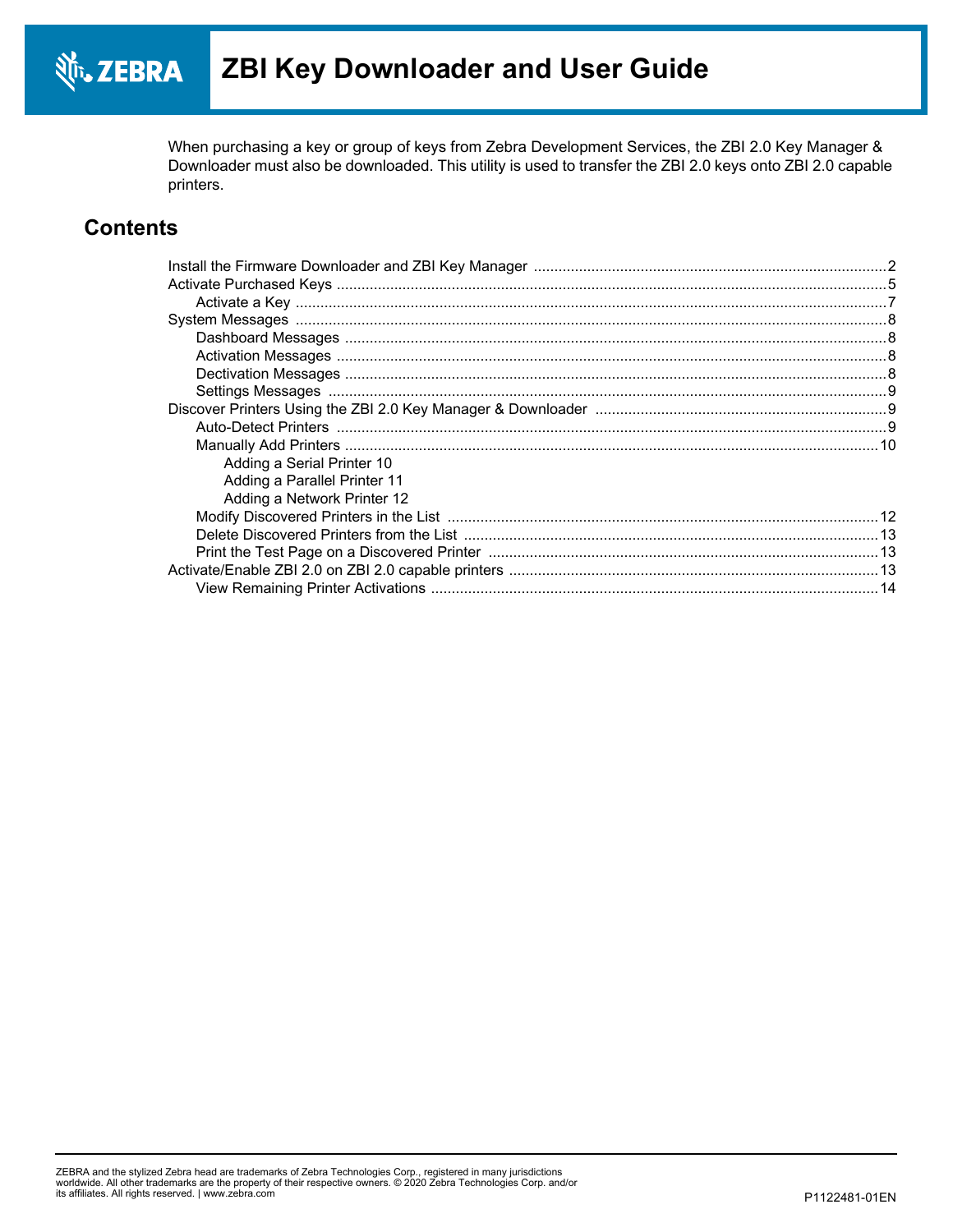### <span id="page-1-0"></span>**Install the Firmware Downloader and ZBI Key Manager**

- **1.** [Go to the](https://www.zebra.com/us/en/support-downloads/printer-software/zebra-basic-interpreter-zbi.html) ZBI Support Page [\(z](https://www.zebra.com/us/en/support-downloads/printer-software/zebra-basic-interpreter-zbi.html)ebra.com/us/en/support-downloads/printer-software/zebra-basic-interpreter-zbi.html)
- **2.** Locate and download the ZBI Key Manager (ZDownloader) to your computer.
- **3.** Double-click to run the .exe file.

The Firmware Downloader setup wizard appears.



**NOTE:** If installing over an existing installation of the Firmware Downloader, the installer will prompt about removal, and then automatically install the new version.

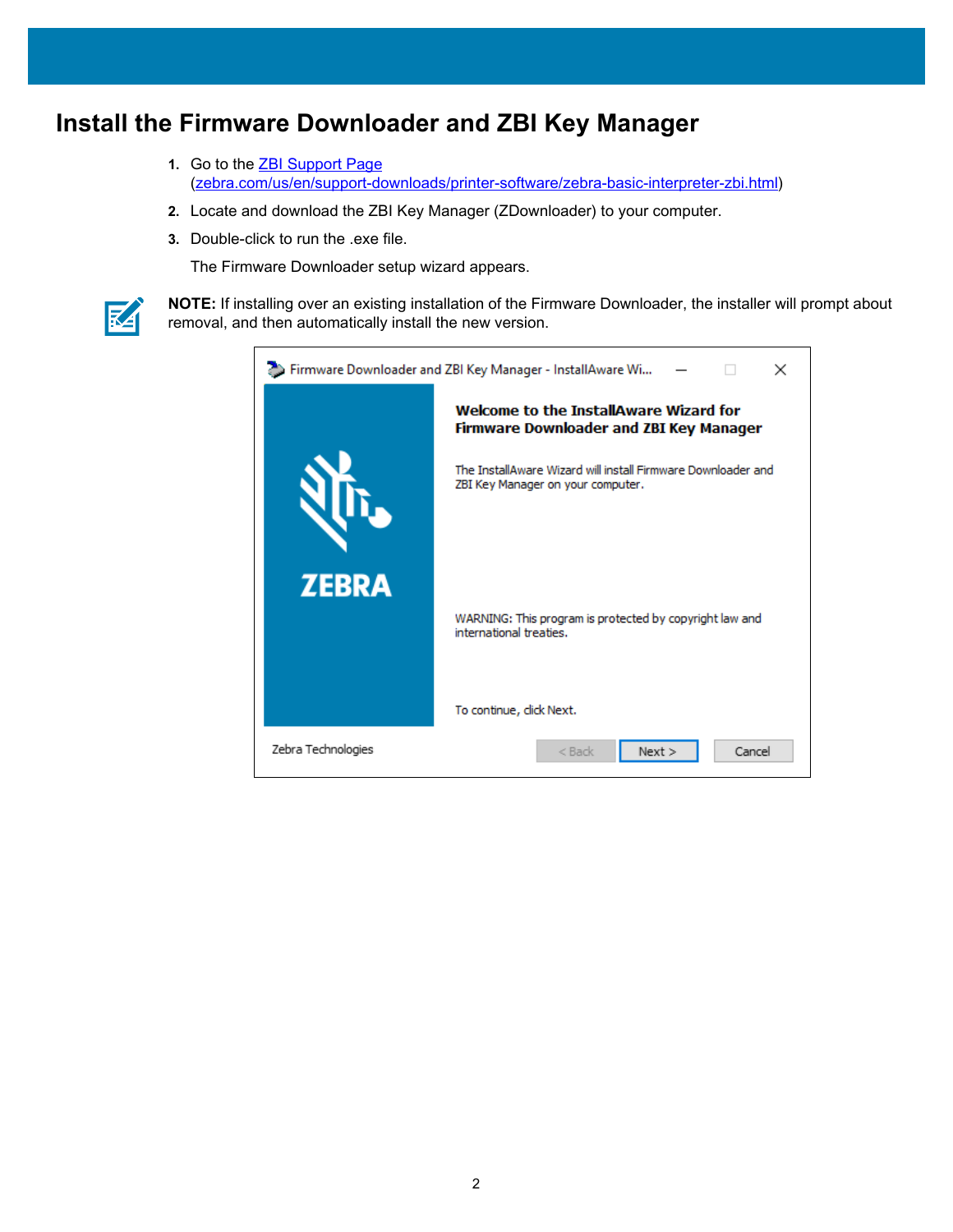**4.** Click **Next** to continue.

The **License Agreement** window displays.

| Firmware Downloader and ZBI Key Manager - InstallAware Wizard                                                                                                                                                                                                                                                                                                                                                                                                                                                                                                                                                                                                     |  |  |
|-------------------------------------------------------------------------------------------------------------------------------------------------------------------------------------------------------------------------------------------------------------------------------------------------------------------------------------------------------------------------------------------------------------------------------------------------------------------------------------------------------------------------------------------------------------------------------------------------------------------------------------------------------------------|--|--|
| <b>License Agreement</b><br>Please carefully read the following license agreement.                                                                                                                                                                                                                                                                                                                                                                                                                                                                                                                                                                                |  |  |
| <b>UNRESTRICTED EULA</b>                                                                                                                                                                                                                                                                                                                                                                                                                                                                                                                                                                                                                                          |  |  |
| <b>End User License Agreement</b><br>(UNRESTRICTED SOFTWARE)<br>IMPORTANT PLEASE READ CAREFULLY: This End User License Agreement ("EULA") is<br>a legal agreement between you (either an individual or a company) ("Licensee") and Zebra<br>Technologies Corporation ("Zebra") for Software, owned by Zebra and its affiliated<br>companies and its third-party suppliers and licensors, that accompanies this EULA. For<br>purposes of this EULA, "Software" shall mean machine-readable instructions used by a<br>processor to perform specific operations. BY USING THE SOFTWARE, LICENSEE<br>$\sqrt{\phantom{a}}$ I accept the terms of the license agreement |  |  |
| Zebra Technologies<br>$<$ Back<br>Cancel<br>Next                                                                                                                                                                                                                                                                                                                                                                                                                                                                                                                                                                                                                  |  |  |

- **5.** Click the check box to indicate acceptance of the End User License Agreement.
- **6.** Click **Next** to continue.

The **Completing the InstallAware Wizard for Firmware Downloaded and ZBI Manager** window displays.

| Firmware Downloader and ZBI Key Manager - InstallAware Wi<br>× |                                                                                                                |  |  |  |
|----------------------------------------------------------------|----------------------------------------------------------------------------------------------------------------|--|--|--|
|                                                                | <b>Completing the InstallAware Wizard for</b><br><b>Firmware Downloader and ZBI Key Manager</b>                |  |  |  |
|                                                                | The InstallAware Wizard is now ready to configure Firmware<br>Downloader and ZBI Key Manager on this computer. |  |  |  |
|                                                                | - Click Next to begin configuration                                                                            |  |  |  |
| <b>ZEBRA</b>                                                   | - Click Back to change settings                                                                                |  |  |  |
|                                                                | - Click Cancel to exit                                                                                         |  |  |  |
|                                                                |                                                                                                                |  |  |  |
|                                                                |                                                                                                                |  |  |  |
|                                                                |                                                                                                                |  |  |  |
| Zebra Technologies                                             | Cancel<br>$<$ Back<br>Next >                                                                                   |  |  |  |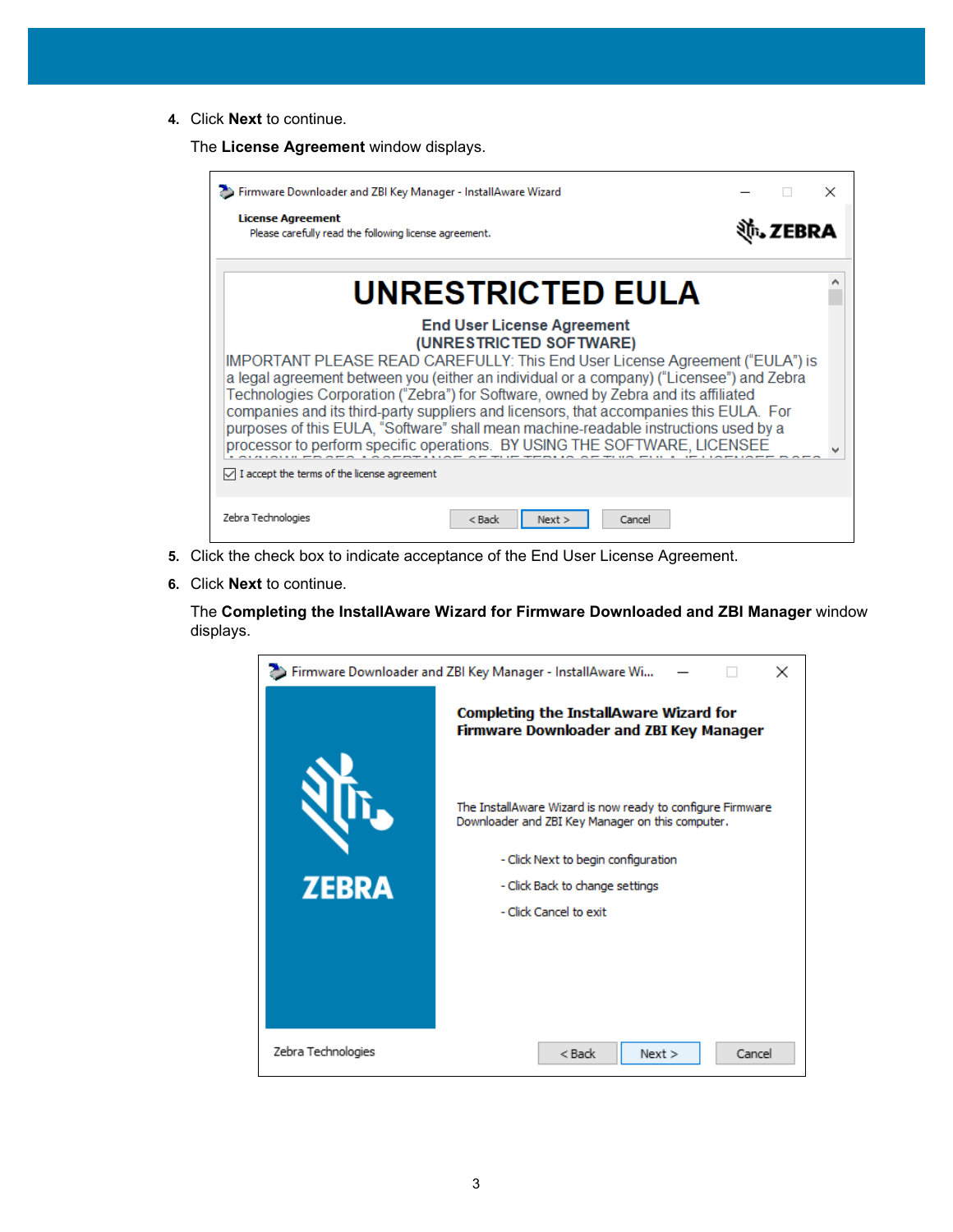**7.** Click **Next** to continue.

The application is installed, and then the **Completing the InstallAware Wizard for Firmware Downloader and ZBI Key Manger** window displays.

| Firmware Downloader and ZBI Key Manager - InstallAware Wi<br>× |                                                                                                         |  |  |  |  |
|----------------------------------------------------------------|---------------------------------------------------------------------------------------------------------|--|--|--|--|
|                                                                | Completing the InstallAware Wizard for<br><b>Firmware Downloader and ZBI Key Manager</b>                |  |  |  |  |
| <b>ZEBRA</b>                                                   | You have successfully completed the InstallAware Wizard for<br>Firmware Downloader and ZBI Key Manager. |  |  |  |  |
|                                                                | Run Firmware Downloader and ZBI Key Manager now<br>Read Readme.htm                                      |  |  |  |  |
|                                                                | To close this wizard, click Finish.                                                                     |  |  |  |  |
| Zebra Technologies                                             | Finish<br>$<$ Back<br>Cancel                                                                            |  |  |  |  |

**8.** Check the **Run Firmware Downloader and ZBI Key Manager now** box, and then click **Finish**.

The ZDownloader application opens.

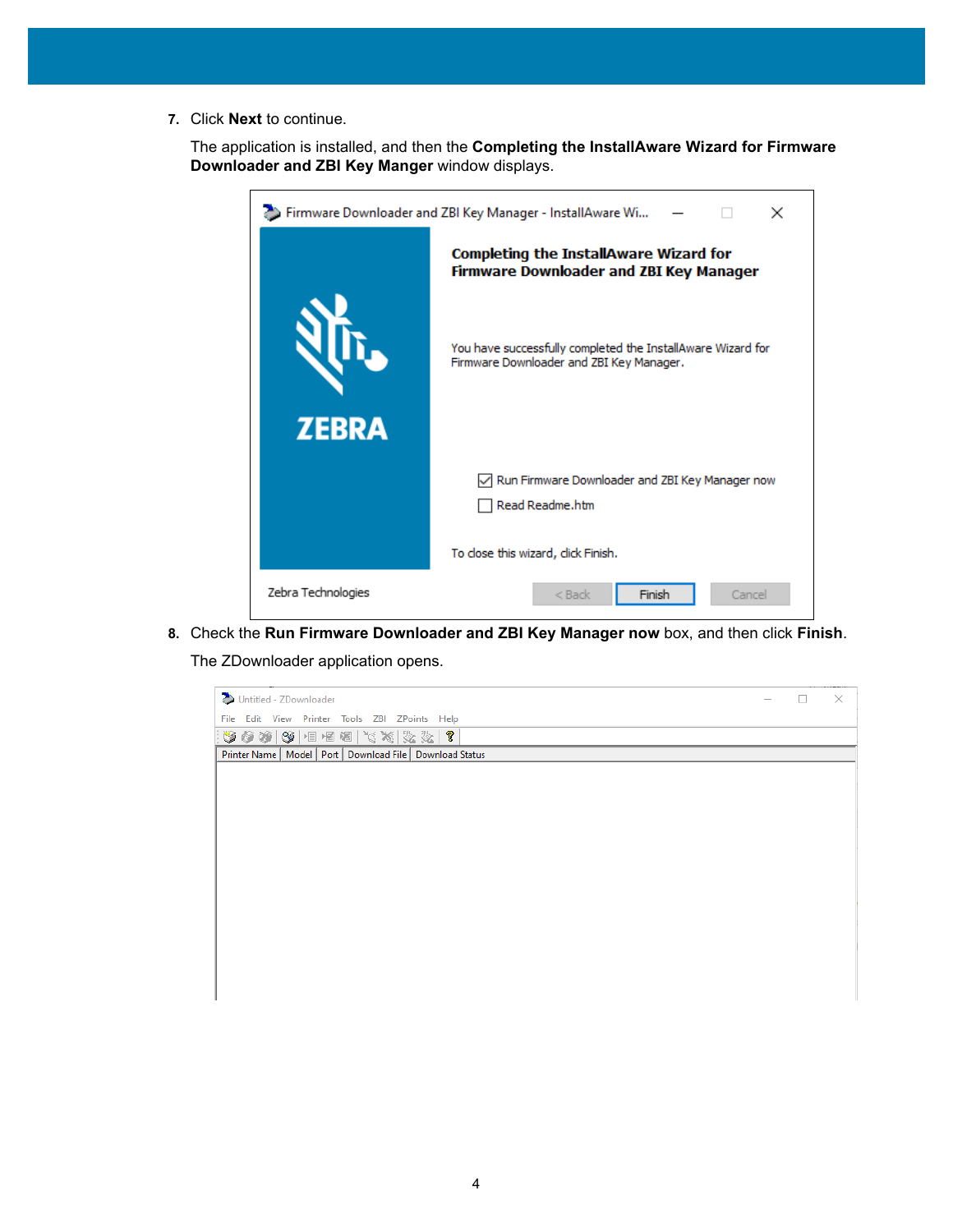# <span id="page-4-0"></span>**Activate Purchased Keys**

To activate a purchased ZBI 2.0 key using the ZBI 2.0 Key Manager & Downloader:

**1.** From the Start Menu, launch the FirmwareDownloader app from the Firmware Downloader & ZBI Key Manager group.

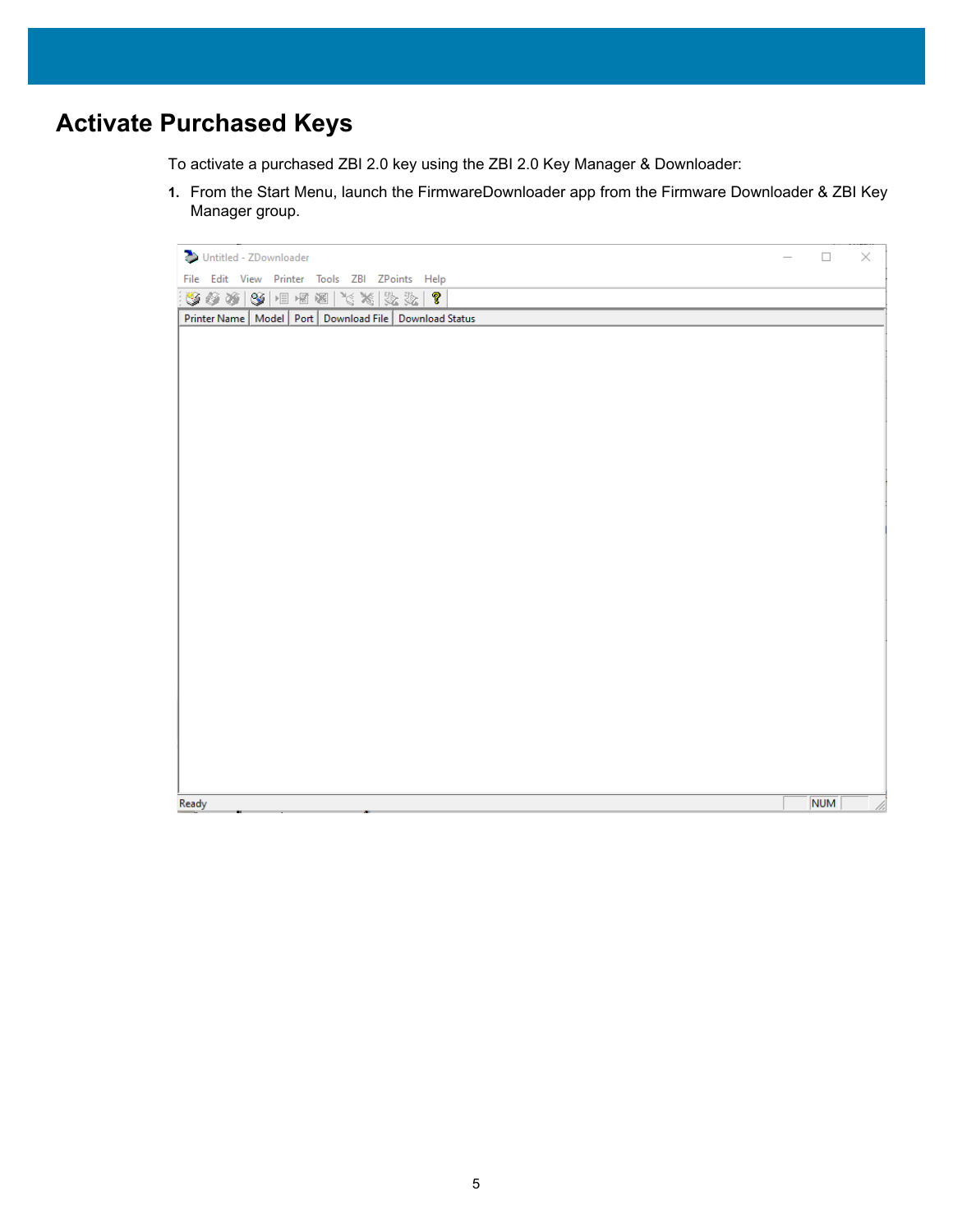**2.** Once the ZDownloader is running, click the ZBI Menu Option along the top of the window, and then select "Launch License Manager".



The License Manager application will launch. You will be on the DASHBOARD panel to start.

|                          |                    | License Manager V10              | 2<br>$- x$ |  |
|--------------------------|--------------------|----------------------------------|------------|--|
| <b>DASHBOARD</b><br>部    | Zebra Technologies |                                  |            |  |
| <b>ACTIVATE</b>          |                    |                                  |            |  |
| <b>DEACTIVATE</b>        | LicenseCode: N/A   | ComputerID: 2GnaqmzLcxiDbI4H17Ow |            |  |
| <b>SETTINGS</b><br>۰     |                    |                                  |            |  |
| <b>INFO</b><br>$\bullet$ |                    |                                  |            |  |
|                          |                    |                                  |            |  |
|                          | $\bullet$          | ZBI                              |            |  |
|                          |                    |                                  |            |  |
|                          |                    |                                  |            |  |
|                          |                    |                                  |            |  |
|                          |                    |                                  |            |  |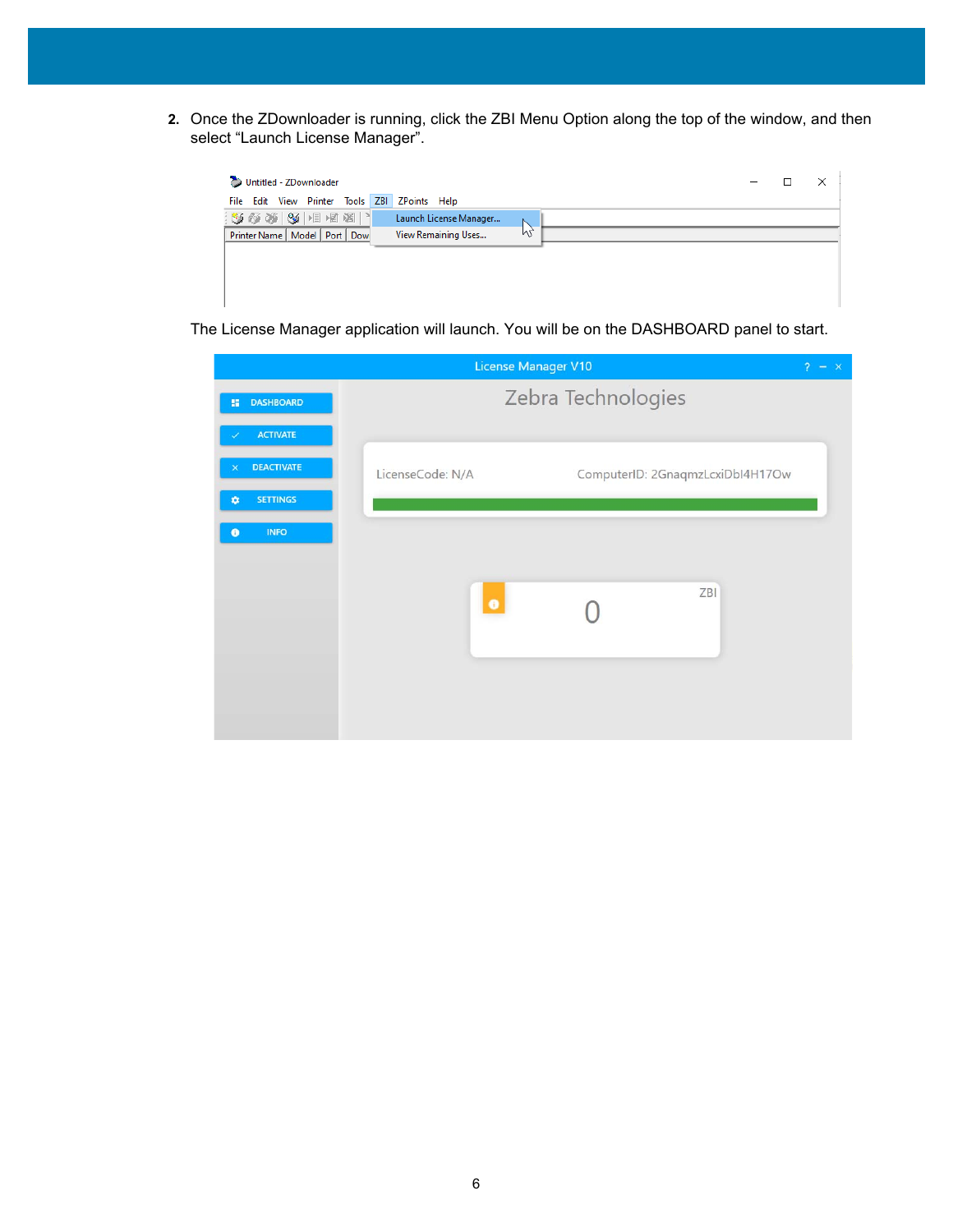#### <span id="page-6-0"></span>**Activate a Key**

**1.** From the DASHBOARD, click the **ACTIVATE** button on the left.

The Product Activation window displays.

|                                           | <b>License Manager V10</b><br>2.<br>$\mathbb{R}^{\times}$                                                                                                                        |  |  |  |  |
|-------------------------------------------|----------------------------------------------------------------------------------------------------------------------------------------------------------------------------------|--|--|--|--|
| <b>DASHBOARD</b><br>H.                    | Zebra Technologies                                                                                                                                                               |  |  |  |  |
| <b>ACTIVATE</b>                           | <b>Product Activation</b>                                                                                                                                                        |  |  |  |  |
| <b>DEACTIVATE</b><br><b>SETTINGS</b><br>û | Please take a few moments to Activate your product. No personal data is sent during<br>Activation. It helps prevent illegal copying of this software and helps ensure you have a |  |  |  |  |
| <b>INFO</b><br>8                          | genunie copy of the product.<br>Please enter or paste the 18-digit license code provided in the box below and click<br>'Activate'.                                               |  |  |  |  |
|                                           | This product will attempt to use Internet during activation. If you have a firewall or proxy<br>server it may prevent this process.                                              |  |  |  |  |
|                                           |                                                                                                                                                                                  |  |  |  |  |
|                                           | License code<br><b>ACTIVATE</b>                                                                                                                                                  |  |  |  |  |
|                                           |                                                                                                                                                                                  |  |  |  |  |

**2.** Enter the 18-digit ZBI 2.0 License Activation Key on the line marked **License code**, and then click **ACTIVATE**.

The key will be numeric and follow the format of: 3467XXXXXXXXXXXXXXX.

The Key Manager will attempt to connect to a web server to activate the Key.

- **•** If successful, the Key Manager will display the message "Product Successfully Activated".
- **•** If the attempt to activate the Key is not successful, you will receive an error message. See [System](#page-7-0)  [Messages on page 8](#page-7-0) for a list of potential messages.



**IMPORTANT:** You must have an internet connection to activate the 18-digit license key.

#### **NOTES:**

- **•** You can only activate one 18-digit license key at a time. If one is activated, you need to deactivate it before you can activate a new key.
- **•** For ZPoints, the activations associated with the 18-digit key will all accrue into a single value. If you wish to then transfer the key(s) to another device, the only way to do so will be to transfer a single key with all of the points rather than the multiple keys containing fewer ZPoints you may have started with.
- **•** In order for ZBI activations to be available for enabling ZBI on a printer, an 18-digit license key must first be activated via the ZBI License Manager. After an 18-digit license key is activated, a connection to the authenticating web server is not necessary to enable ZBI on printers.
- **•** After enabling ZBI on a printer, the number of remaining ZBI activations will decrement. It is not possible to disable ZBI on a printer after it has been enabled.
- **•** Any remaining ZBI activations can be moved to a different computer by deactivating the 18-digit license key and re-activating it on another computer.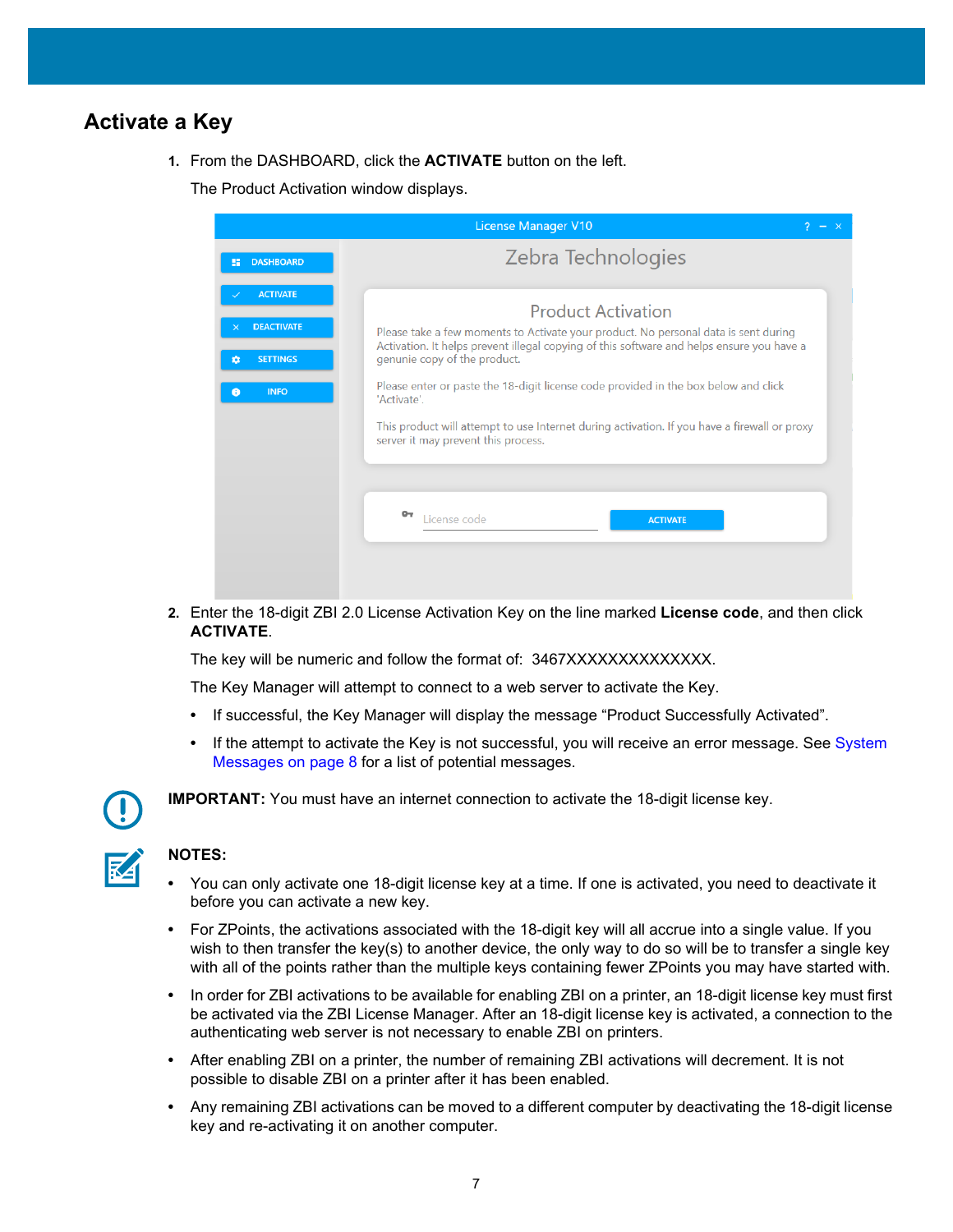# <span id="page-7-0"></span>**System Messages**

## <span id="page-7-1"></span>**Dashboard Messages**

| <b>Message</b>           | <b>Description</b>                                                             |
|--------------------------|--------------------------------------------------------------------------------|
| LIBRARY_MISSING          | Library Missing, please reinstall the application.                             |
| <b>VALIDATION FAILED</b> | Library validation failed.                                                     |
| <b>VM Check Error</b>    | + errStr errStr value is returned by the license system.                       |
| <b>LICENSE STATUS</b>    | License status $-$ '{0}' {0} param is value returned by the<br>license system. |
| <b>LICENSE ERROR</b>     | License error $-$ '{0}' {0} param is value returned by the<br>license system.  |
| LICENSE INACTIVE         | License not enabled.                                                           |

## <span id="page-7-2"></span>**Activation Messages**

| <b>Message</b>               | <b>Description</b>                                                                                                                                                                                      |
|------------------------------|---------------------------------------------------------------------------------------------------------------------------------------------------------------------------------------------------------|
| LICENSECODE MISSING          | License code missing.                                                                                                                                                                                   |
| LICENSECODE AUTHORIZED       | License code is already authorized.                                                                                                                                                                     |
| <b>INTERNET ERROR</b>        | Internet connection unavailable.                                                                                                                                                                        |
| ACTIVATION_SUCCESS           | License code '{0}' activated successfully {0} is license code<br>being activated.                                                                                                                       |
| <b>ACTIVATION_FAILURE</b>    | License code ' $\{0\}$ ' activation failed - ' $\{1\}$ ' $\{0\}$ is license code<br>being activated $\&$ {1} is the error string returned by the<br>license system.                                     |
| PERFORM_DEACTIVATION         | Current license code '{0}' must be deactivated before<br>activating a new license code ' $\{1\}$ ' $\{0\}$ is the license code<br>currently active & {1} is the license code that's being<br>activated. |
| NO TOKENS AVAILABLE          | No tokens available for license code $\{0\}$ $\{0\}$ is license code<br>that was activated.                                                                                                             |
| V7_LICENSECODE_NOT_SUPPORTED | License numbers beginning with 733000 cannot be<br>activated using this version of license manager.                                                                                                     |

## <span id="page-7-3"></span>**Dectivation Messages**

| <b>Message</b>              | <b>Description</b>                                                                                                                                       |
|-----------------------------|----------------------------------------------------------------------------------------------------------------------------------------------------------|
| LICENSECODE MISSING         | License code missing.                                                                                                                                    |
| <b>DEACTIVATION FAILURE</b> | License code '{0}' deactivation failed - '{1}' $\{0\}$ is license<br>code being deactivated & {1} is the error string returned by<br>the license system. |
| DEACTIVATION SUCCESS        | License code '{0}' deactivated successfully {0} is license<br>code being deactivated.                                                                    |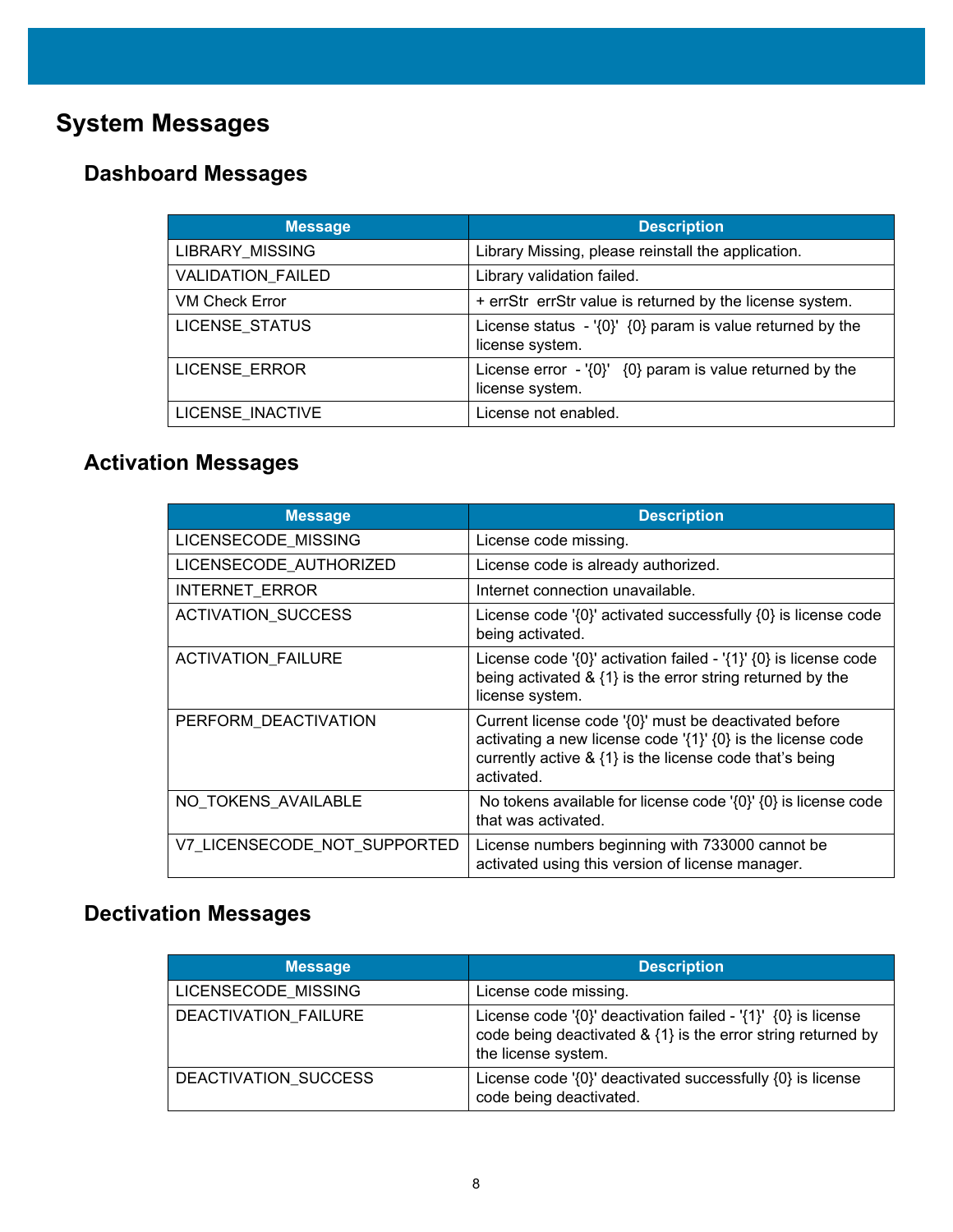#### <span id="page-8-0"></span>**Settings Messages**

| <b>Message</b>        | <b>Description</b>                                           |
|-----------------------|--------------------------------------------------------------|
| SETTINGS APPLIED      | Settings applied.                                            |
| ACT_DEACT_IN_PROGRESS | Activation/Deactivation in progress, please try again later. |

### <span id="page-8-1"></span>**Discover Printers Using the ZBI 2.0 Key Manager & Downloader**

There are two ways to add printers to the list: Auto-Detect and Manual.

- **•** If your printer is connecting via an USB or an IP Ethernet interface, use Auto-Detect to add the printer(s).
- **•** If your printer is connecting via the serial or parallel interfaces, or is not detected by using the Auto-Detect method, use the Manual add method.



**IMPORTANT:** USB printers can only be added by using Auto-Detect. All printers connected via the USB interface will have the list designation of USB. The program can support as many USB printers as the computer can support. The maximum number of USB devices that can be supported by the computer (typically) would be 255.

#### <span id="page-8-2"></span>**Auto-Detect Printers**

**1.** Select Printer > Auto-Detect to find printers connected via the USB or IP Ethernet interfaces.

Once you start an Auto-Detect, the Searching dialog box will show. You can cancel Auto-Detection at any time by pressing the Cancel button. Once the Auto-Detection is complete, the printers detected will be added to the printer list.

| Untitled - ZDownloader |                                |        | <b>Please Wait</b>              |  |
|------------------------|--------------------------------|--------|---------------------------------|--|
| File Edit View         | Printer Tools ZBI ZPoints Help |        |                                 |  |
| 5603                   | Add                            |        |                                 |  |
| Printer Name   Mc      | Modify                         | Status |                                 |  |
|                        | Delete                         |        |                                 |  |
|                        | Auto-Detect                    |        | Searching Local Network and USB |  |
|                        | M<br>Download All              |        |                                 |  |
|                        | Download To Selected           |        | Cancel                          |  |
|                        | Cancel Download                |        |                                 |  |
|                        | Print EPL Test Page            |        |                                 |  |
|                        | Print ZPL Test Page            |        |                                 |  |
|                        | <b>Activate ZBI</b>            |        |                                 |  |

**K4** 

**NOTE:** Ethernet connected printers are detected by the application broadcasting a UDP packet out onto the network. UDP port number 4201 is used for the discovery process. Some networks filter out UDP packets, which means that it may not be possible to detect all printers on your network. See your network administrator for more information. If you are not able to Auto-Detect your network printers, follow the manual add instructions in the next section.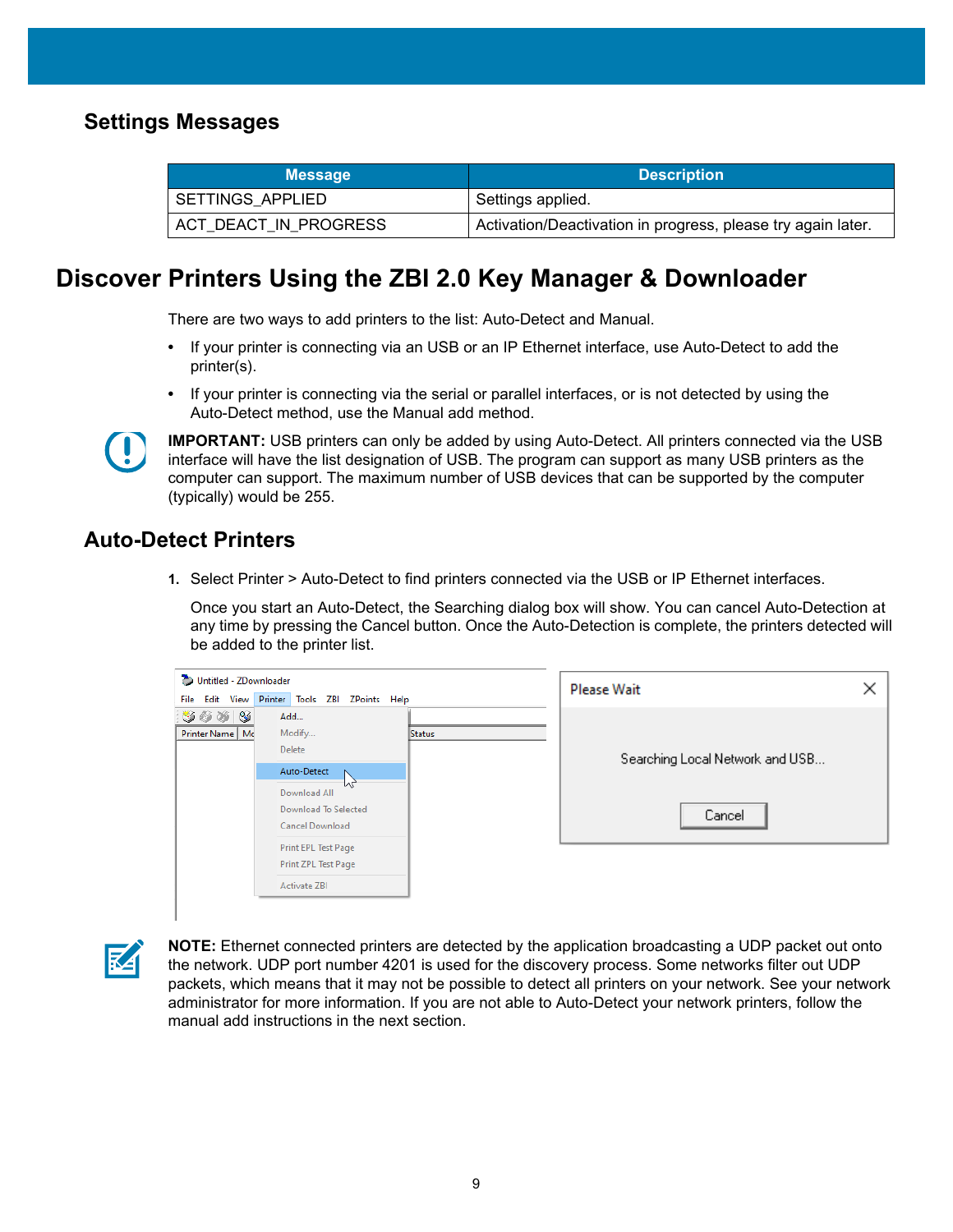### <span id="page-9-0"></span>**Manually Add Printers**

**1.** Select Printer > Add to find printers.

The Printer Settings window displays;



| <b>Printer Settings</b>                                |  |
|--------------------------------------------------------|--|
| Printer#1<br>Printer Name:                             |  |
| Printer Model:                                         |  |
| Communication Type:<br>Serial                          |  |
|                                                        |  |
| сомз<br>Port:<br>Port Settings                         |  |
| Printer Calibration after<br>г<br>download: (EPL Only) |  |
| Cancel<br>OΚ                                           |  |

#### <span id="page-9-1"></span>**Adding a Serial Printer**

| <b>Printer Settings</b>                                |
|--------------------------------------------------------|
| Printer#1<br>Printer Name:                             |
| Printer Model:                                         |
| Communication Type: Serial                             |
|                                                        |
| COM3<br>Port:<br>Port Settings                         |
| Printer Calibration after<br>п<br>download: (EPL Only) |
| Cancel<br>OK                                           |

- **1.** In the Printer Settings window, enter the following:
	- **•** the Printer Name
	- **•** Printer Model
	- **•** Communication Type (Serial).
- **2.** The available Serial ports will be shown in the Port combo box. Select the serial port to which the printer is connected.

The computer's serial port settings must match the printer's serial port settings. The printer's serial port settings can be viewed by performing an AutoSense on the printer (see the user's manual for details) and reading the Dump Mode status labels serial configuration data (example: 9600,N,8,1 which matches the Port Setting displayed below).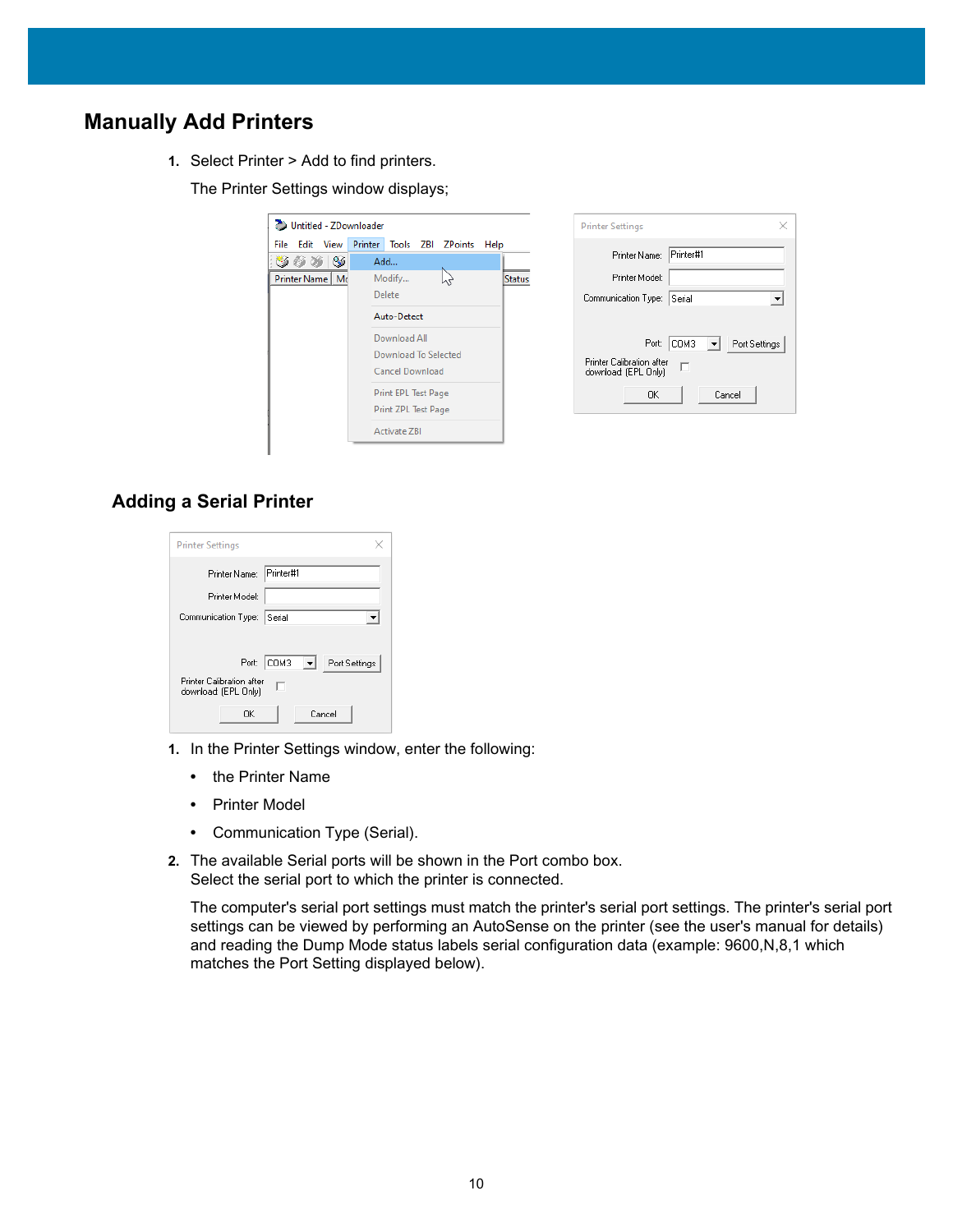**3.** Click Port Settings button.

The Port Settings dialog displays.

| <b>Port Settings</b>    |                  | ×       |
|-------------------------|------------------|---------|
| Port Settings           |                  |         |
|                         |                  |         |
| Bits per second: 9600   |                  | ▾       |
| Data bits: 8            |                  | ▾╎      |
| Parity: None            |                  | ▾╎      |
| Stop bits: 1            |                  | $\vert$ |
| Flow Control   Hardware |                  | ▾       |
|                         |                  |         |
|                         | Restore Defaults |         |
|                         |                  |         |
|                         | 0K               | Cancel  |

**4.** Adjust the Port Settings if needed, and then click OK.

#### <span id="page-10-0"></span>**Adding a Parallel Printer**

| <b>Printer Settings</b>                                |
|--------------------------------------------------------|
| Printer#1<br>Printer Name:                             |
| Printer Model:                                         |
| Communication Type:<br>Parallel                        |
|                                                        |
| Port:                                                  |
| Printer Calibration after<br>г<br>download: (EPL Only) |
| Cancel<br>OK                                           |

- **1.** In the Printer Settings window, enter the following:
	- **•** the Printer Name
	- **•** Printer Model
	- **•** Communication Type (Parallel).
- **2.** The available parallel ports will be shown in the Port combo box. Select the port to which the printer is connected and then click OK.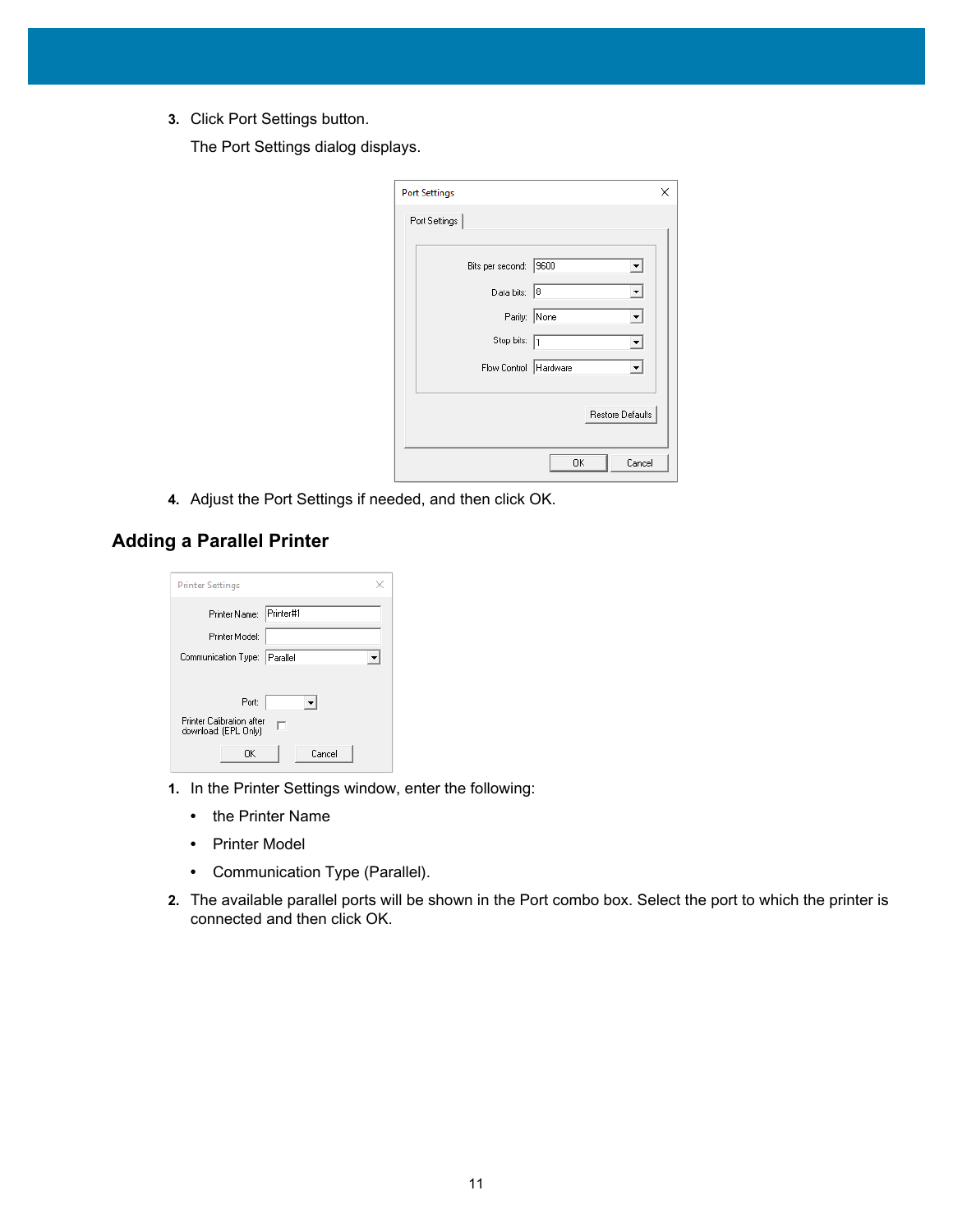#### <span id="page-11-0"></span>**Adding a Network Printer**

| <b>Printer Settings</b>                                |
|--------------------------------------------------------|
| Printer#1<br>Printer Name:                             |
| Printer Model:                                         |
| Communication Type: Network                            |
| 0<br>$\sim$ 0<br>$\sim$ 0<br>Ω<br>TCP/IP Address:      |
| 9100<br>Port:                                          |
| Printer Calibration after<br>п<br>download: (EPL Only) |
| Cancel<br>OΚ                                           |

- **1.** In the Printer Settings window, enter the following:
	- **•** the Printer Name
	- **•** Printer Model
	- **•** Communication Type (Network).
- **2.** Enter the TCP/IP address for the printer.
- **3.** Enter the communications port number for the printer.
- **4.** Press the printer's (or the PrintServer Ethernet adapter's) networking configuration status button next to the ethernet interface on the printer and status label will print.

#### <span id="page-11-1"></span>**Modify Discovered Printers in the List**

To change printer settings for a printer that is already in the list:

- **1.** Select the printer and do one of the following:
	- Ppress the Modify Printer toolbar button
	- Select the Printer->Modify... menu option, or
	- **•** Right-click on the printer in the list and select Modify Printer…

The Printer Settings dialog will display. The options shown may be different depending on your connection method to the printer.

| <b>Printer Settings</b>                                   |
|-----------------------------------------------------------|
| Printer Name: Printer#1                                   |
| Printer Model:                                            |
| Communication Type: Network                               |
| $\sim$ 0<br>$\therefore$ 0<br>0<br>TCP/IP Address:<br>. 0 |
| Port:<br>19100                                            |
| <b>Printer Calibration after</b><br>download: (EPL Only)  |
| Cancel<br>OK                                              |

**Note:** When Print Configuration Label after Download is selected, the printer will perform a sensor calibration and then print a configuration label. This ensures that the media sensor is calibrated correctly, as a firmware download will overwrite any existing values.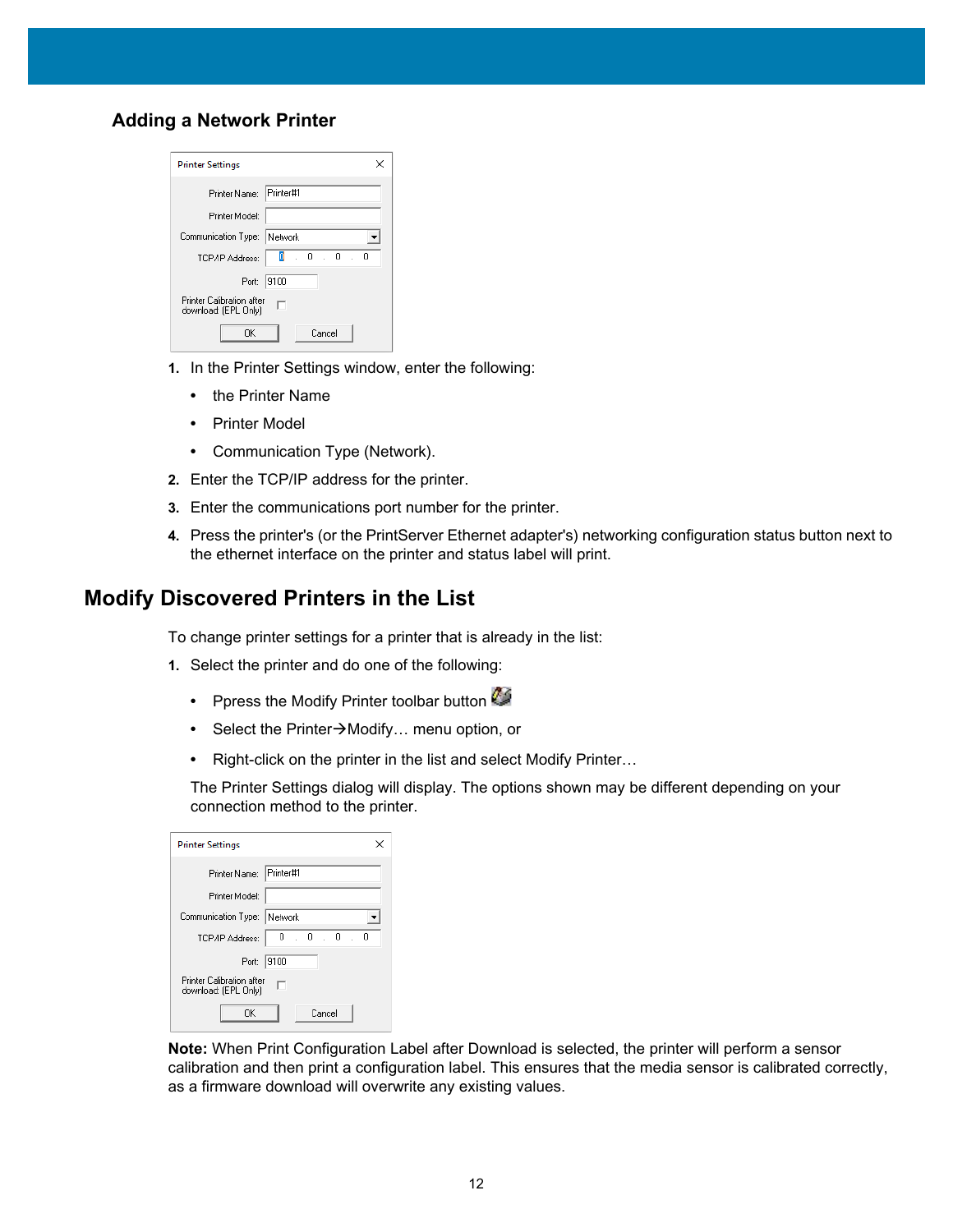#### <span id="page-12-0"></span>**Delete Discovered Printers from the List**

To delete printers from the list, do one of the following:

- Press the Delete Printer(s) toolbar button
- Select the Printer->Delete menu option, or
- **•** Right-click on the printer(s) to be deleted and select Delete Printer(s).

#### <span id="page-12-1"></span>**Print the Test Page on a Discovered Printer**

To print a test page on a discovered printer, do one of the following:

- Select the Printer(s) desired and press the Print Test Page toolbar button  $\mathbb{Z}$  or  $\mathbb{Z}$ .
- Select the menu option Printer->Print EPL Test Page or Printer->Print ZPL Test Page.
- **•** Right-click on the selected printers and select Print EPL Test Page, or Print ZPL Test Page.

### <span id="page-12-2"></span>**Activate/Enable ZBI 2.0 on ZBI 2.0 capable printers**

**Note:** Prior to activating/enabling a ZBI 2.0 capable printer, the firmware version displayed on the front panel of the printer will end in a "Z", for example, V60.16.0Z or V53.16.0Z. Once a ZBI key is present on the printer, (it has been activated/enabled for ZBI 2.0) the firmware version on the front panel will no longer display a "Z" at the end; for example, V60.16.0 or V53.16.0.

To activate a printer in the list, after the printer list is complete, right click on the desired printer or printers to be activated and select **Activate ZBI**.

If the activation is successful, you will see a confirmation dialog:

| <b>ZBI Activation</b> |                          |  |
|-----------------------|--------------------------|--|
|                       | <b>Printer Activated</b> |  |
|                       | ОK                       |  |
|                       |                          |  |

If ZBI 2.0 has already been activated, or enabled, the dialog will indicate its status:

| <b>ZBI Activation</b>                   |  |
|-----------------------------------------|--|
| This printer is already enabled for ZBI |  |
|                                         |  |
|                                         |  |